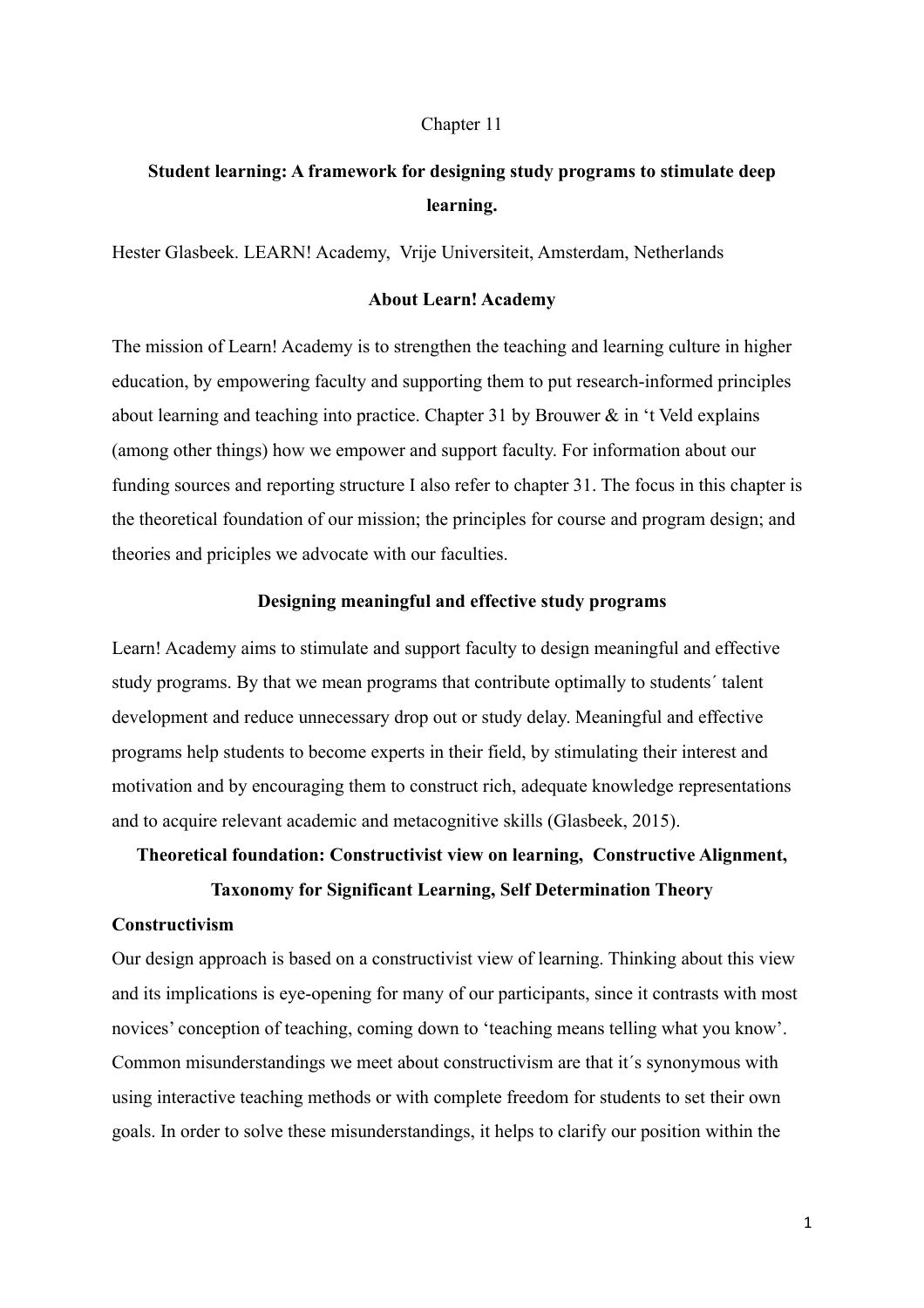debate about constructivism and to contrast constructivism to more objectivist views of learning.

 Constructivism is a popular and broad movement. Researchers and educational designers with a variety of ideas consider themselves constructivist. What they share is the assumption that learning is not a passive, knowledge-absorbing and externally driven process, but an active, constructive and self-directed process in which learners build up internal knowledge representations that form a personal interpretation of their learning experiences (Bednar, Cunningham, Duffy & Perry, 1992).

In our programs we contrast constructivism against more objectivist views like the system approach (Merrill, 1983; Reigeluth & Stein, 1983), pointing out the following differences.

- $\infty$  In a constructive approach the student's perspective is central, whereas the objectivist tradition focuses more on the content and structure of instruction and the actions of the instructor.
- $\infty$  Constructivism attaches more importance to metacognitive skills and the ways knowledge is developed, whereas objectivist approaches put more emphasis on the body of knowledge that students must acquire. The aim of constructivist education is not so much that students know things, but that they are capable of exploring ideas themselves and developing plausible interpretations from different perspectives (Cunningham, 1992).
- $\infty$  Constructivist approaches put more emphasis on activating (often interactive) teaching methods. Some of our participants consider lecturing or having students read texts as 'passive teaching methods'. However, this does not follow from the constructivist view of learning. We tell our participants that every method can support active construction of knowledge. While reading or listening, students can be actively connecting new information with existing knowledge, with more intensity and a greater learning effect than while answering questions, or following assignments all the time. What matters is that teachers keep wondering where students are and what experiences and activities they need in order to learn; instead of determining what students need to know and what information or instruction should be presented in which order.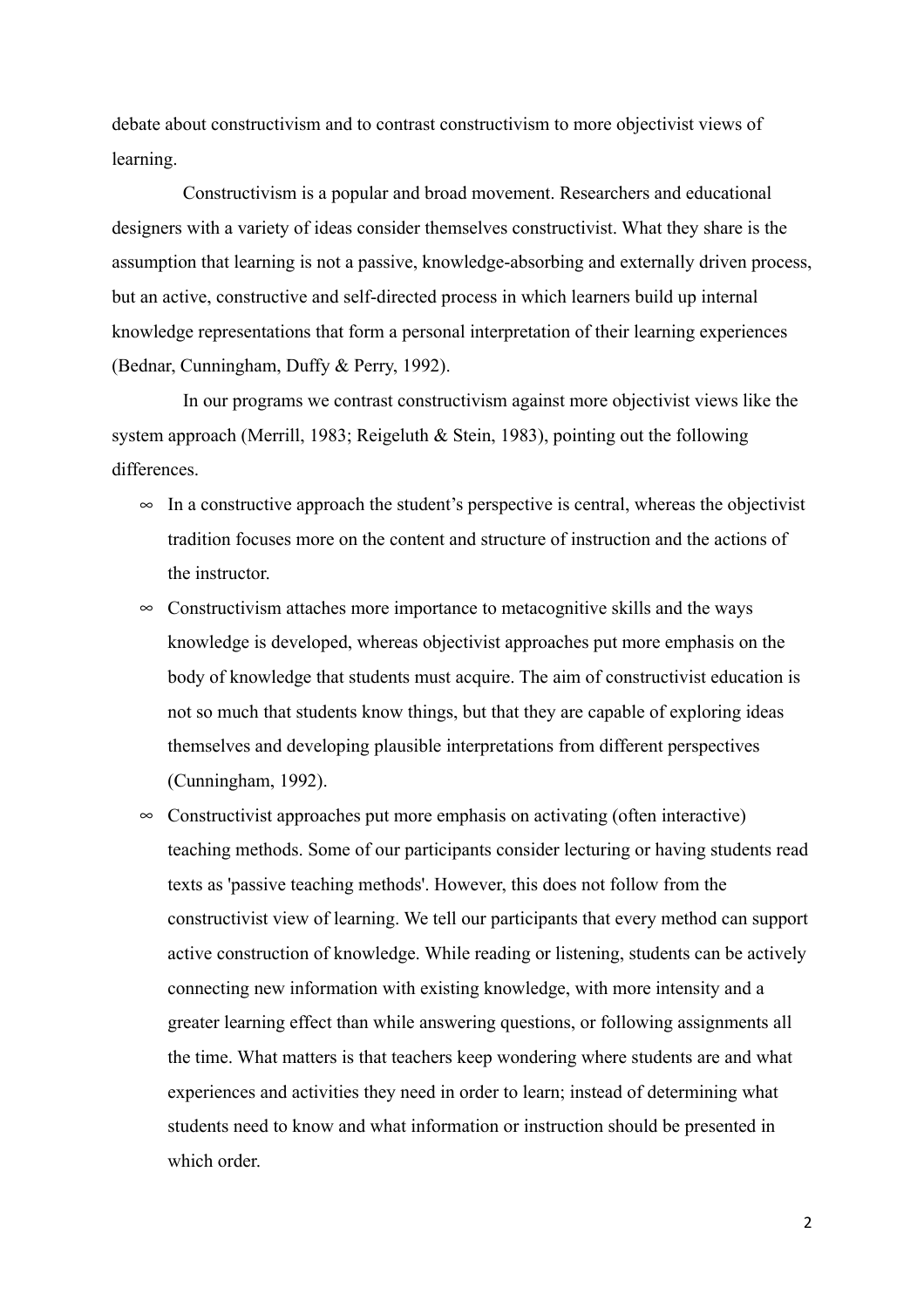Differences *within* constructivism relate to the question to what extent meaningful knowledge construction is determined by the individual. Roughly two schools can be distinguished, a radical and a more moderate one (Karagiorgi & Symeou, 2005). Radical constructivists believe that knowledge is unique for every individual and that every interpretation may be a good learning result, as long as that interpretation is meaningful and viable for the individual. The term 'viable' is used as an alternative to (the objectivist concept of) ´true´ or ´correct´. Moderate constructivists believe that interpretations must also be socially viable. Construction of meaning takes place within the groups we belong to (Von Glasersfeld, 2001; Willis, 1998). An interpretation that is only meaningful to ourselves is inadequate; reality and the social context impose limitations on what meaningful interpretations and claims are.

 Besides, radical constructivism assumes that learners develop optimally if they are completely free to follow their own interests and to set their own goals. The role of the teacher in this view is that of a coach or process supervisor. Our design approach fits within a more moderate form of constructivism. It assigns a greater role to didactically skilled experts, who can familiarize students with the codes and culture of the discipline and who can bring students in touch with goals, issues and solutions they do not necessarily discover spontaneously.

#### **Constructive alignment**

With his concept of *constructive alignment* Biggs connects the constructivist view on learning to the concept of *alignment*, that derives from instruction theory (Biggs, 1996; Biggs & Tang, 2011). *Alignment* means that the various parts of a design are interrelated. In an aligned course (or curriculum) the goals, assessment forms and teaching methods all are in agreement. *Constructive* alignment implies that a course or curriculum is designed around students' learning goals and activities, rather than around content and knowledge. This does not mean that content and knowledge are unimportant, defining learning goals includes describing knowledge domains.

 The implications of this concept can best be explained by describing an example of an 'unaligned' course. Suppose a teacher wants students to be able to draw connections between various theories, to think critically and to analyse phenomena from different perspectives (learning goals). This teacher offers seminars and assignments that serve these goals. Students are invited to unravel texts, to come up with counter-examples for claims, to

3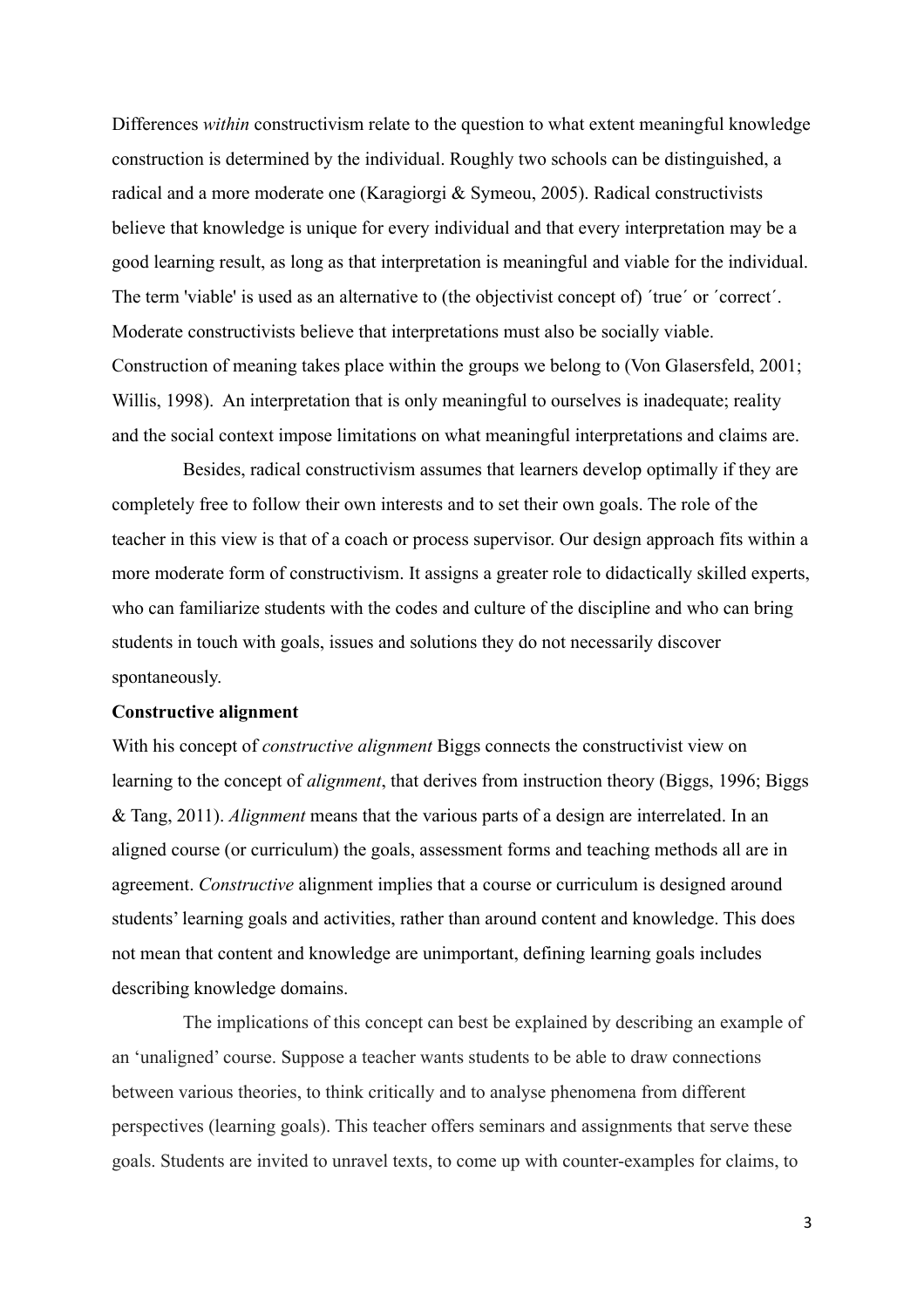apply concepts on real life cases and to advocate various positions (learning and teaching activities). However, for practical reasons (time and money) the assessment is a multiplechoice exam in which facts, definitions and unambiguous cases are questioned.

 It is not difficult to predict which problems will arise in this course. If students know beforehand that the assessment is a multiple-choice exam and rote learning is the best strategy to pass, most students will opt for this. They will not be motivated for the class assignments and debates the teacher has in store for them. They will pass the exam; many of them still not able to see connections or think critically about the course subjects. The few students who are enthusiastic about the lessons and actively participate in class debates will be disappointed with the exam, because it doesn't give them the opportunity to show what they have learned. Some from this group may fail, even though they have achieved the learning goals, because the examination asks for details and they have focused on large lines and connections.

 Constructive alignment appears to be a simple but powerful concept in designing and evaluating courses and curricula. Some of our participants think it is an open door at first glance, to gradually discover that their problems, like a lack of student motivation or low achievements, often can be explained from 'unalignment' at some level of their design.

# **Taxonomy of significant learning**

A crucial step in educational design is constructing well defined learning goals. The educational literature offers various taxonomies to support this step. Although there is criticism on their theoretical basis (see for instance Paul, 1985), these taxonomies appear to be helpful for teachers and designers. They meet the shared intuition that there are different kinds of knowledge. To be able to reproduce a fact, term or formula is different from being able to explain a fact, to recognize a phenomenon in a new situation, to apply a formula properly at the right time. When novice teachers think about the question what students need to learn, they tend to think about areas and subjects ('they must know about cell structure, cell processes and photosynthesis'). Working with a taxonomy helps them to define how students should be able to use their knowledge about these subjects ('to describe and apply different cell processes at different organizational levels and to explain in their own words which factors influence these processes').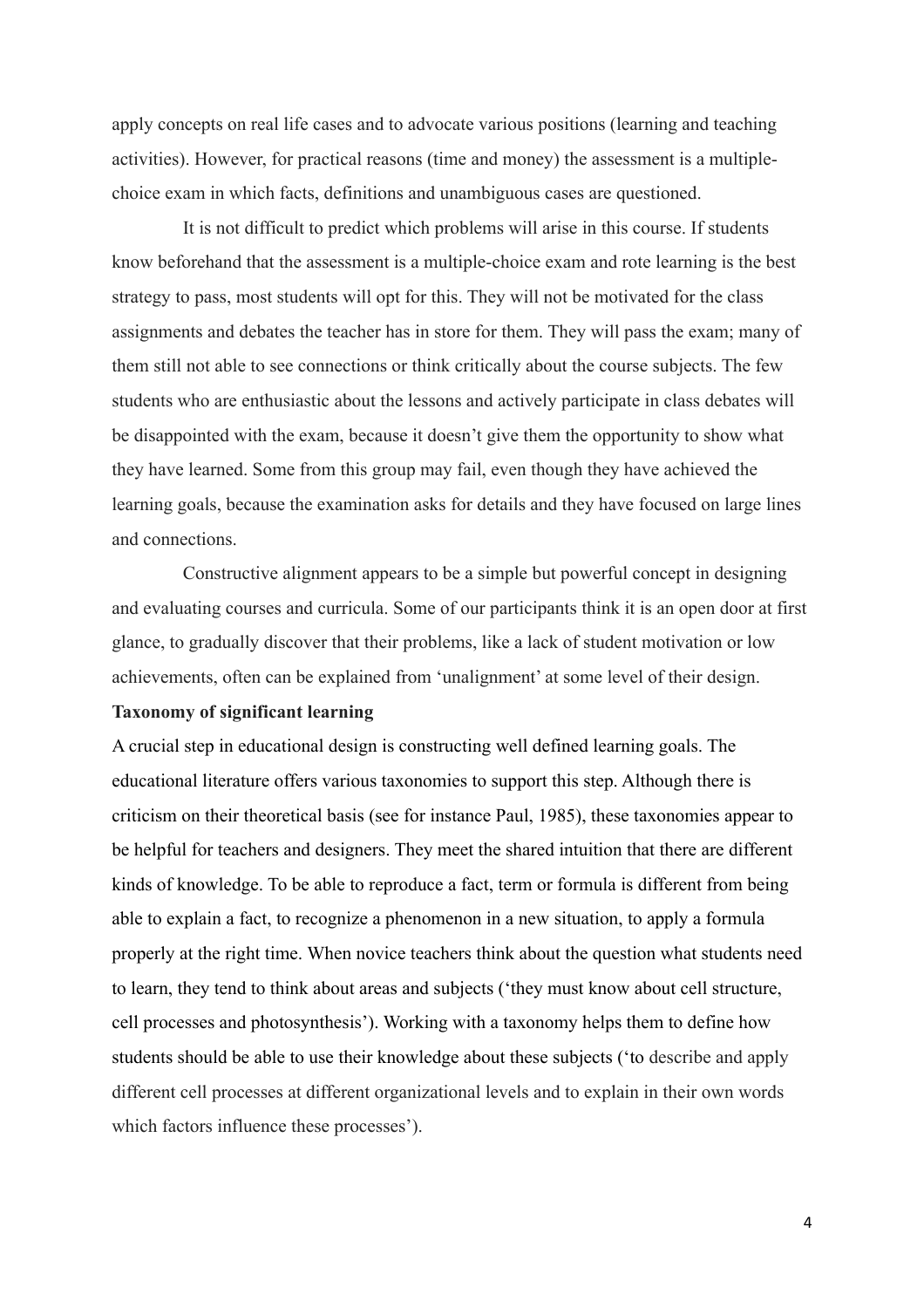Commonly used are the taxonomies of Bloom (Bloom & Krathwohl, 1956; Anderson & Krathwohl, 2001), Biggs (Biggs & Collis, 1982) and Miller (1990). In our programmes we use Fink's taxonomy of significant learning (Fink, 2013). Fink's taxonomy distinghuises six categories of learning goals: *foundational knowledge, application, integration, human dimension, caring* and *learning to learn*.

 We have several reasons for this choice. First, Fink encourages a broader view on academic learning, by distinguishing categories like 'caring', in addition to more traditional learning goals like 'applying' and 'analysing'. This fits with the importance our university attaches to societal impact and with its ambition to educate students to become responsible, critical and committed academics, who want to keep developing themselves (Vrije Universiteit, 2018). Second, Fink does not consider the acquisition of different types of knowledge as separate or successive processes, but as dynamic and interactive. Third, Fink's taxonomy is well compatible with the Dublin descriptors, which describe the requirements all programmes in European higher education must meet. This makes Fink an attractive model for determining and describing learning objectives at various levels.

 A disadvantage of Fink´s work according to our participants is that his categories are not too clearly distinguished and defined, which makes the taxonomy hard to apply. Two remedies prove useful to overcome this problem. Fink defines 'backward design' as a core principle in educational design: start with the end in mind. One of the first steps attached to this principle is to finish this sentence: "*A year (or more) after this course is over, I want and hope that students will* ....." This thought exercise stimulates teachers to look beyond learning goals like knowing and understanding. Also helpful to our participants are Fink's precise and meaningful examples of learning goals, like: a year after this course is over I want and hope students will:

- $\infty$  remember the terms associated with microbial anatomy, biochemistry, and disease (*foundational knowledge*);
- $\infty$  be able to do a formal analysis of pictures when they visit an exhibition in an art museum in terms of the main elements of design (*application*);
- $\infty$  integrate ideas about energy from chemistry and microbiology *(integration)*;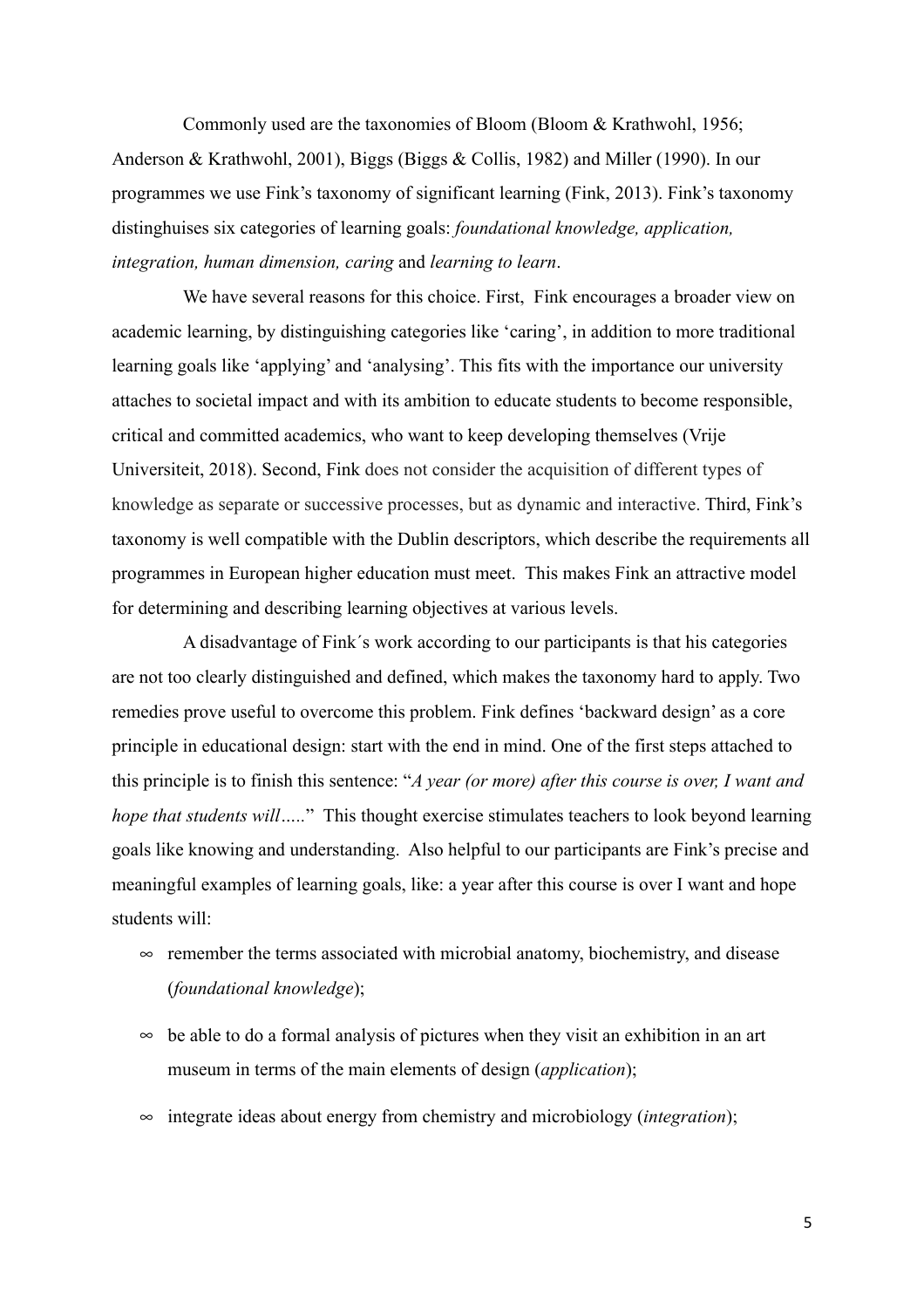- $\infty$  become more confident about their ability to learn this material and be less intimidated by it (*human dimension*);
- $\infty$  value the importance of precise language in this field of work, as part of professionalism (*caring*);
- $\infty$  be able to identify important resources for their own subsequent learning (learning *how to learn*).

(Fink, 2003-p.76-78).

## **Student Motivation: Self Determination Theory**

Student motivation is a key issue for participants in our programs. Often participants express their disappointment about the little interest students show in their subject and the high interest in passing exams. Many teachers believe university students should demonstrate intrinsic motivation for their study.

 Our design approach does not consider interest and motivation as entry requirements but as learning goals. Both intrinsic and extrinsic motivation are important for academic achievement and extrinsic motivation can develop towards more intrinsic forms of motivation. A good degree program encourages and supports this development. We find support for this position as well as starting points for design principles in Deci & Ryan's Self Determination Theory (SDT).

The SDT acknowledges the power of intrinsic motivation as a natural wellspring of learning and achievement, resulting in high-quality learning and creativity. Besides the theory states that intrinsic motivation can be systematically catalysed or undermined by ones environment. (Ryan & Stiller, 1991).

Deci & Ryan (1985) describe two of the psychological needs that must be fulfilled for intrinsic motivation: the need for *competence* and the need for *autonomy*. People want to feel they are up to the tasks they are getting; that they are good at something. If tasks are always too difficult, their need to feel *competent* is unfulfilled and there will be no room for intrinsic motivation. If tasks are too easy, they get no chance to experience or show their competence and the intrinsic motivation they might have had will extinguish.

 In addition, a sense of *autonomy* is required for intrinsic motivation. Students must feel they themselves cause their sense of competence. Deci & Ryan call this the need of an "internal perceived locus of causality". A tight structure with many small sub-tasks and little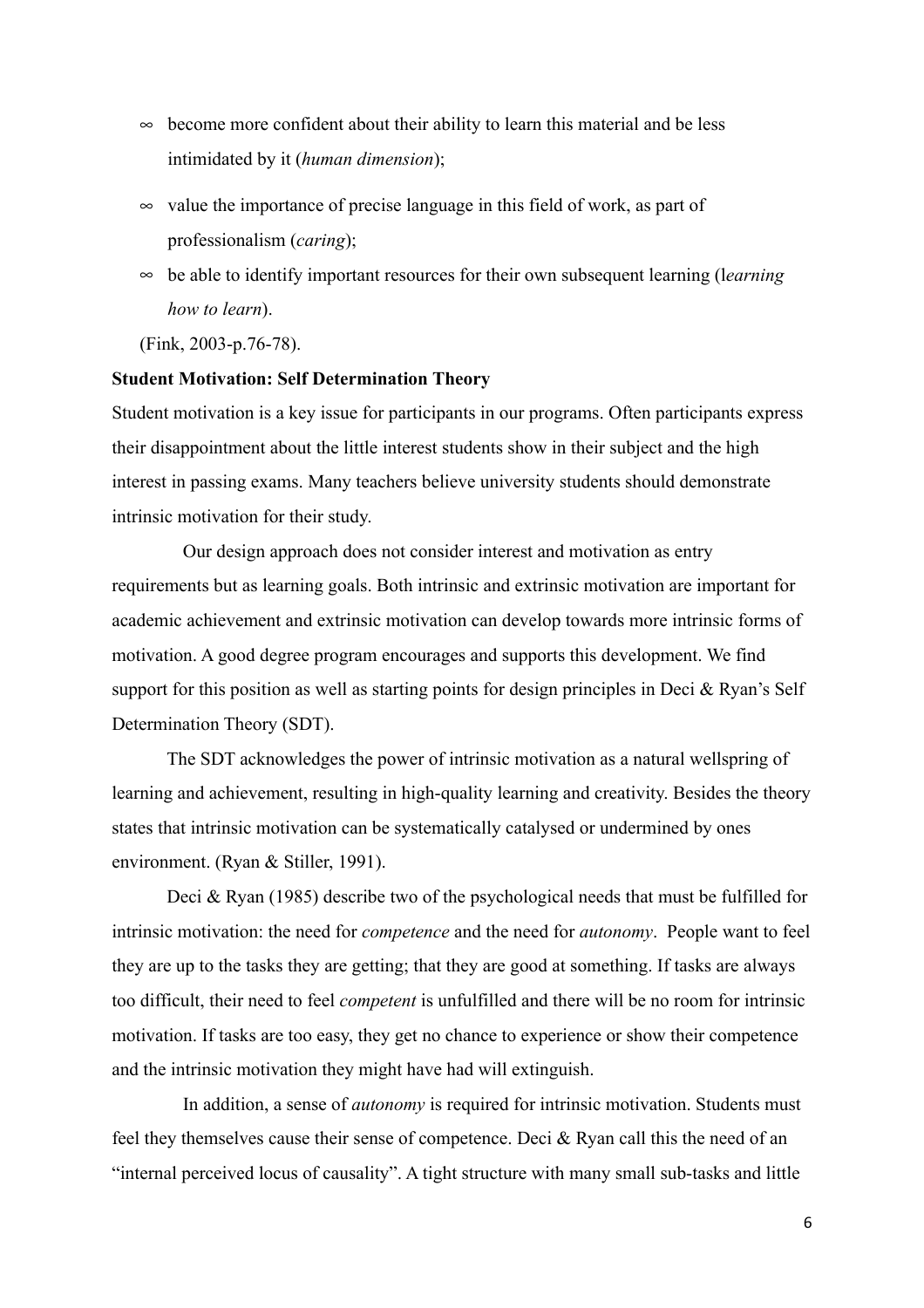freedom to make one's own choices can contribute to the feeling of being competent, but it still impedes intrinsic motivation, because the need for a feeling of autonomy is not fulfilled.

 Competence and autonomy are necessary but not sufficient conditions for intrinsic motivation. People do not find every task interesting in itself, even if they feel perfectly capable of carrying out the task and are allowed to make their own choices while performing. For most students their degree program includes subjects they do not find spontaneously interesting. For those subjects they need a form of extrinsic motivation to persevere and accomplish their goals.

 According to Ryan & Deci (2000) the distinction between intrinsic versus extrinsic motivation is generally presented too dichotomously. They suggest a continuum in which different degrees of motivation are distinguished, with intrinsic motivation as the highest form (Ryan & Deci, 2000-p.61).

 In the most autonomous form of external motivation, *integration*, students have integrated the value of a (not chosen) task into their own values and norms. Just as with intrinsic motivation, these students experience their acting as their own choice. The main difference is that student do not just act for the pleasure of reading and studying, but because of a value outside of that activity (for example, getting well into your profession and being able to contribute to society). The quality of the learning outcomes of studying that is regulated by *integration* can be assumed comparable to intrinsically motivated studying, whereas more externally regulated studying relates to more superficial learning and lower study effort (Kusurkar et al., 2013). Study programs and teachers can support students to reach the higher forms of external motivation. Therefore again the human needs for autonomy and competence must be met sufficiently. In relation to extrinsic motivation Ryan & Deci mention a third basic human need: the need for a sense of *relatedness.* To integrate the values the study program stands for, it helps when students feel that they are seen and appreciated by their teachers and fellow students, that they belong to the study community.

 The SDT appears to be inspiring for our participants. Teachers appreciate the positive view on education related to SDT; its aiming at helping individuals develop into competent and independent professionals and members of society. In addition, Ryan and Deci's work expresses a sense of reality. The power of intrinsic motivation is recognized, but they don't claim that students will do great as long as they can follow their own heart. By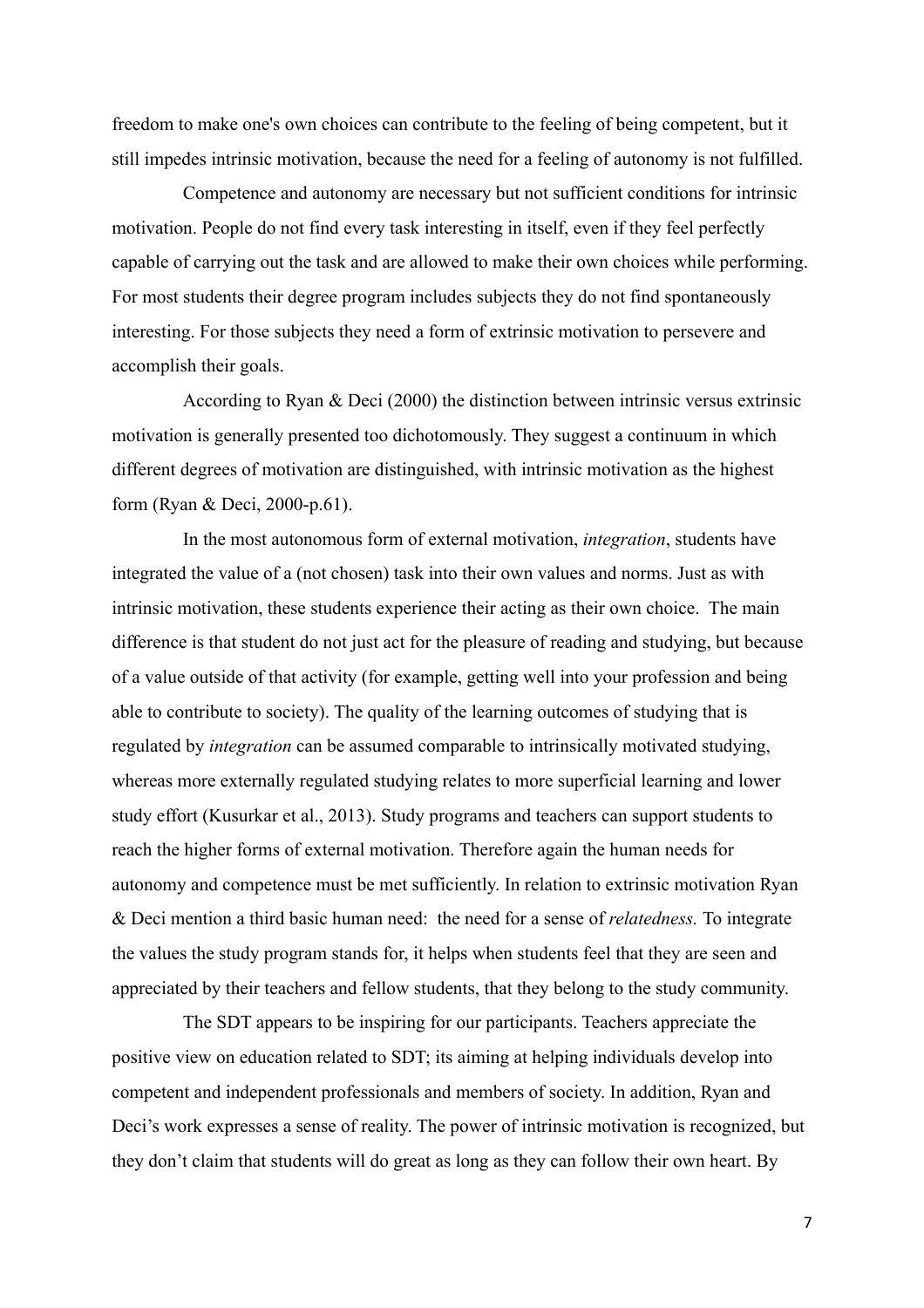identifying the need of autonomy, competence and relatedness as basic needs that must be fulfilled to enable 'higher' forms of motivation, resulting in better learning, the SDT also offers starting points for design principles. These will be described in the recommendations section.

# **Empirical foundation**

In our programmes on educational design teachers think about the three components of Biggs ´ constructive alignment model: *learning goals & intended outcomes*, *assessment forms & feedback* and *learning & teaching activities*, both separately and in conjunction, after an analysis of *relevant contextual factors*. Participants are encouraged to adopt a research informed approach in doing so and take into account empirical evidence. Among the publications they are referred to are Schneider & Preckel (2017); Hattie (2013); Hattie & Timperley , 2007); Kuh et al. (2011); Bain (2011); Nilson (2018) and Panadero & Jonnson (2013). This paragraph briefly summarizes relevant evidence for each component of the design process.

## **Analysis of the context**

The most important variables to take into account in this step of the design process, are student and teacher variables. These are more decisive than, for instance, characteristics of the institution or technology (Schneider & Preckel, 2017; Hattie, 2009).

 In general, *students*´ starting level is the most important predictor for academic achievement. Other relevant student variables are motivation (Feltzer & Rickly, 2009; Kurzurkar et al, 2013), metacognitive skills (Wang , Haertel & Walberg, 1990) and study strategies (Cotton , 2000; Vermunt, 2005). Study programs can take measures to improve the starting position of upcoming students, for instance:

- $\sim$  Help students choose an appropriate degree program, by giving good, realistic study information and organizing an informative introduction that promotes curiosity and involvement;
- $\infty$  Know the students' qualities, interests and knowledge gaps, for instance by using a formative entrance assessment;
- $\infty$  Promote academic and social integration from the first day;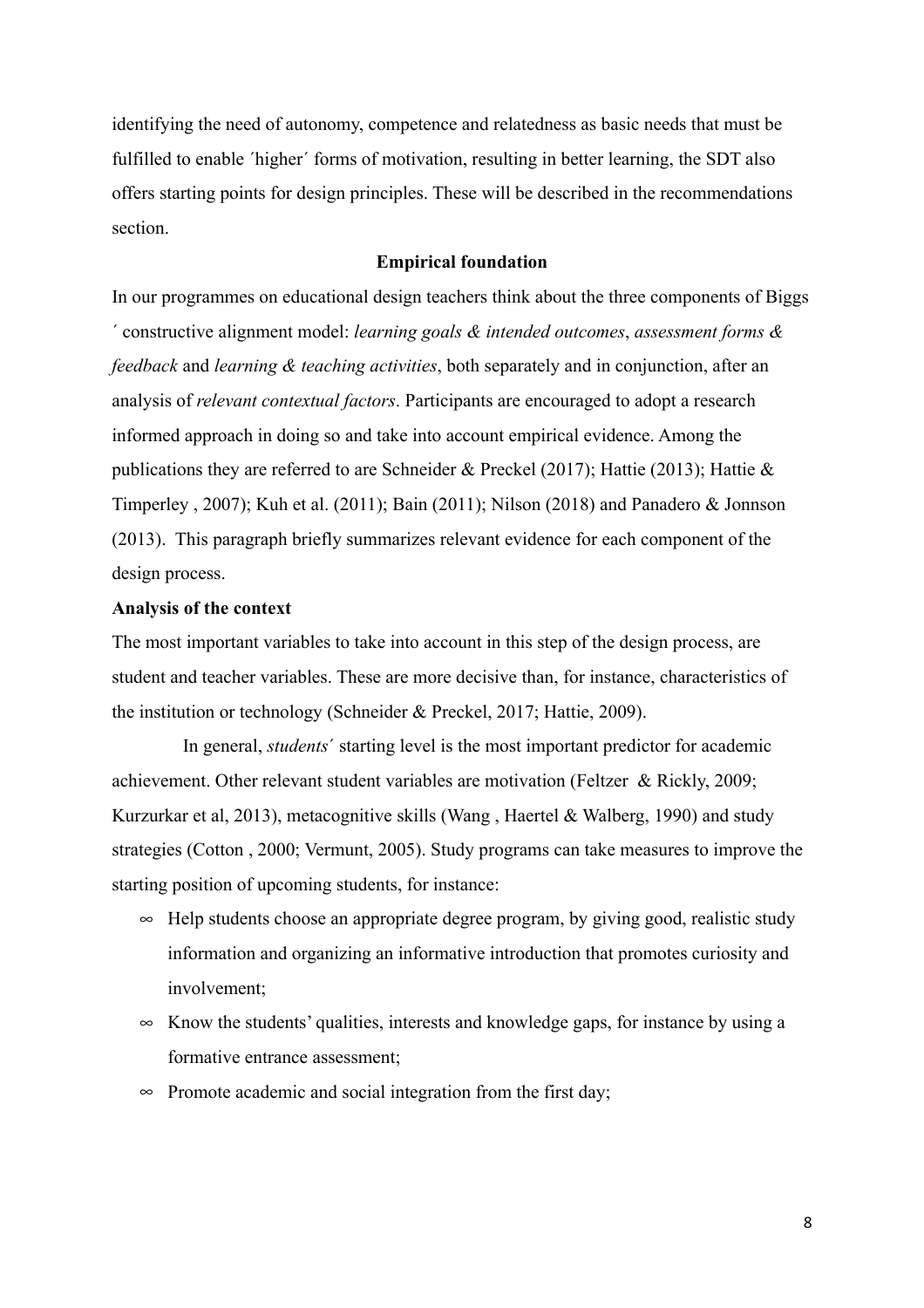- $\infty$  Explain and illustrate from the first day what you expect of students in terms of study behavior and effort, give them feedback on these, and let them reflect on differences with their previous education;
- $\infty$  Offer targeted remedial education, on a voluntary basis, for students who are underprepared for instance in math, (academic) reading or writing;

 $\infty$  Be sensitive to diversity and ensure that every student can feel at home. According to Hattie (2009) the quality of *teachers* is the most important influence on student performance over which schools have some control. This finding is in line with Schneider & Preckels' meta-analysis on achievement in higher education. Good teachers invest time and effort in designing well-structured courses, establish clear learning goals and employ effective feedback practices. They stimulate meaningful learning by using interaction, clear explanations and demanding learning tasks (Schneider & Preckel, 2017). These findings emphasize the importance of well-thought-out strategies for teacher professionalization. As Chapter 31 by Brouwer & In 't Veld documents, Learn! Academy targets at programs for university teachers at various levels, in which formal and informal forms of learning are blended and development of teaching qualities is connected to leadership development.

# **Learning goals and intended outcomes**

Clear, meaningful and challenging learning goals are associated to students' achievement (Schneider & Preckel, 2017). From Fink´s work and the SDT the advice can be deduced to combine various types of learning goals in each module. The traditional idea that first year students need to acquire basic concepts and must not be confronted with more complex problems can be discouraging and demotivating. More empirical evidence for this recommendation comes from Billing (2007) and from Renkl, Mandl & Gruber, 1996).

 Billing concludes from research into acquisition of academic skills that there is little transfer of these skills when they are offered separately from domain-specific knowledge. Conversely, isolated provision of domain-specific content leads to inert knowledge which is not activated in situations where this knowledge is needed (Renkl, Mandl & Gruber, 1996).

## **Assessment and feedback**

Students' study behaviour is strongly influenced by their expectations about the assessment (f.i. Sambell & McDowell, 1998). This result fits in the concept of constructive alignment: if deep processing is intended, deep processing must be assessed.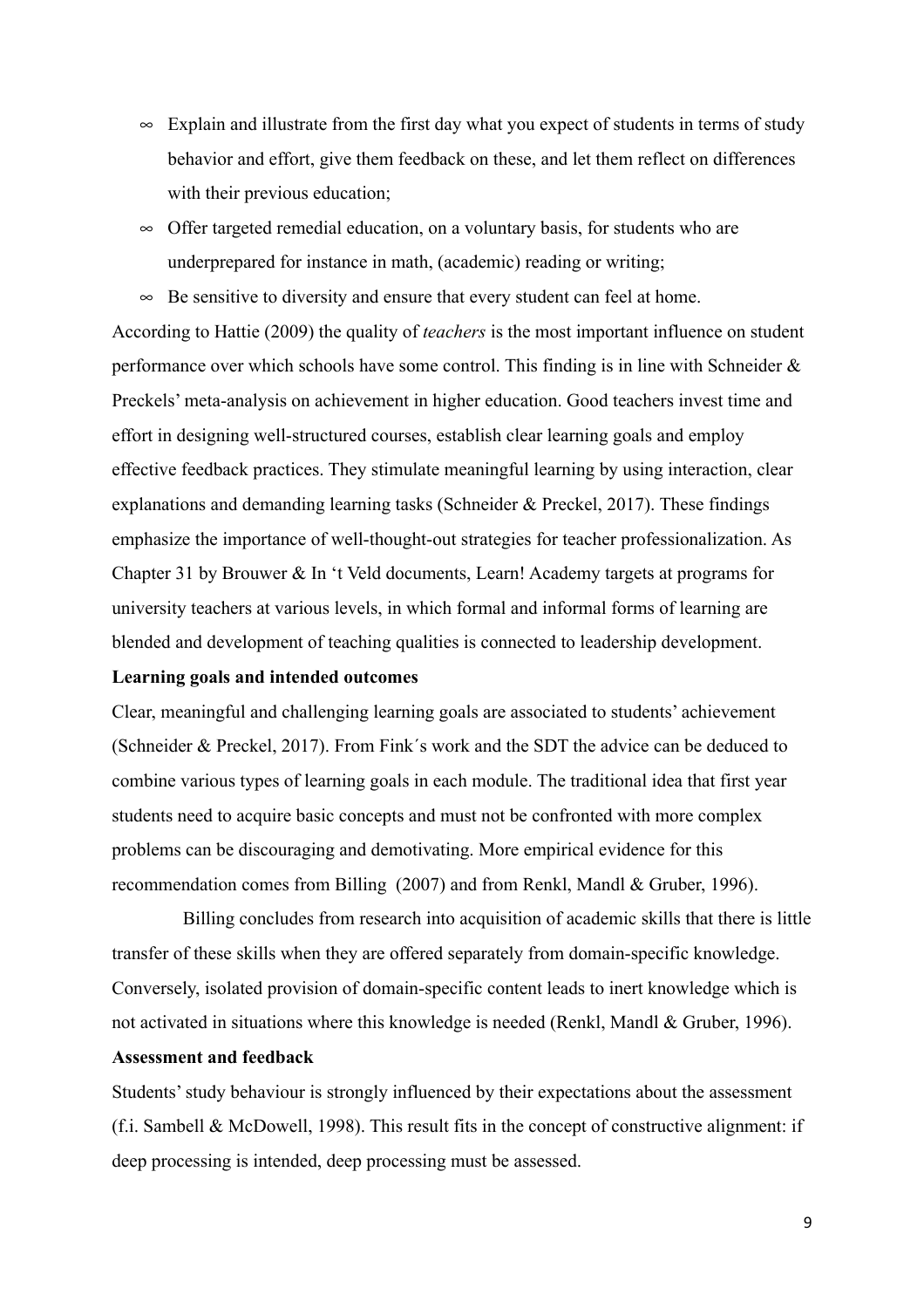Regular and good feedback strongly contributes to more effective studying and better achievement (Gibbs & Simpson, 2004; Hattie, 2009; Hattie & Timperley 2007). According to Hattie & Timperley good feedback enables students to answer three questions: where am I going to, how am I going and what is my next step? Rubrics can be a useful feedback tool. Well-constructed rubrics can help students to understand the meaning of criteria, reflect on their own work and stimulate development of metacognitive skills (Panadero & Jonsson, 2013). A prerequisite for success is that the use of a rubric is integrated into the learning process. Simply handing out the rubric to the students at the beginning or the end of the course does not work.

#### **Teaching and learning activities**

There is much evidence that students learn more from teaching methods that explicitly invite them to think and talk about study material than from lectures where they mainly or exclusively listen (Schneider & Preckel, 2017). However how activating teaching methods must be is related to students' level of self-regulation. For students who are highly selfregulating, too much activation can actually be unproductive (Vermunt & Verloop, 1999). And since most degree programs aim to educate autonomous 'learners for life', it is recommended to reduce external regulation and activation over the course of the curriculum and to make clear to students that gradually more initiative and independence is expected from them (Glasbeek & Visser, 2018).

 A point of attention is the relationship between contact hours and self-study. Van der Drift & Vos (1987) found that the optimal amount of contact hours is between 300 and 400 hours per year. Gijselaers & Schmidt (1995) mention an optimal number of twelve contact hours per week. With less contact time students become less involved and give priority to other activities; with more contact time students don´t get enough room for self-study. An optimal relationship is not only determined by quantity, but also by quality. Students must experience alignment between self-study assignments and contact hours. They must notice that the outcome of self-study assignments returns in the lectures; and contact time must be used to structure self-study time as well as possible (Schmidt, et al., 2010). Fink's idea of a castle top sheet (Fink, 2013) turns out to be useful for achieving this alignment.

**Conclusion and recommendations**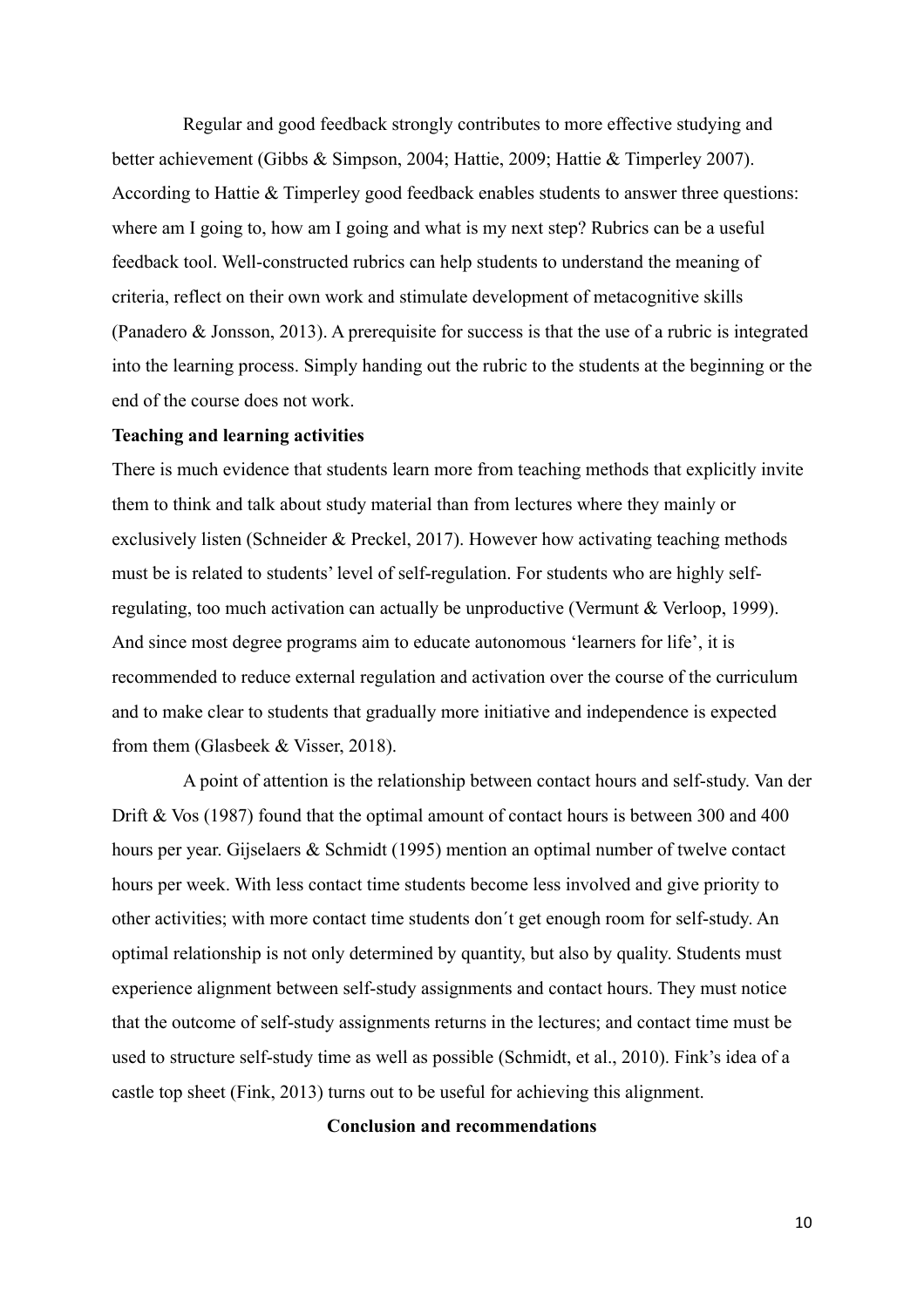One of the conclusions teachers may draw from our teaching qualification programs is that course and program design is complex. Educational designers have to take into account a large number of factors and interests, some of which reinforce each other and others are in conflict. Programs must provide both sufficient space for autonomy and sufficient structure and support to become competent. The optimum differs per individual. Students (like other people) want to learn and develop; most students want to get the best out of their studies. But also from the rest of their lives; studying competes with many other goals and activities. That is why students, although they genuinely want to get the best out of their studies, regularly decide to take their exams with minimal effort.

 Most teachers want to offer students the best possible programs. But teachers also are human beings with many goals and worries. Apart from teaching, they often have administrative and research tasks, the latter of are valued higher.

Three recommendations are crucial for these kinds of dilemmas. They do not offer a success guarantee, but they do form the conditions for success:

- 1. Keep balancing. Designing meaningful and effective study programs is a complex task and requires the art of balancing. Many factors and interests, interacting in many ways, must be taken into account.
- 2. Keep in touch. Teachers, students, alumni, education managers and managers; keep searching for dialogue; go on asking and telling each other what you do and why you do it.
- 3. Keep searching for feedback (Hattie, 2009). Assume students´ progress or lack of progress as feedback on the quality of the curriculum, rather than as an evaluation of students' talents.

#### References

- Anderson, L. W., & Krathwohl, D. R. (2001). *[A taxonomy for learning, teaching, and assessing: A](http://dx.doi.org/10.1006/ceps.1999.1020)*  revision of Bloom's taxonomy of educational objectives. (L. W. Anderson & D. R. Krathwohl [Eds.\). New York: Longman.](http://dx.doi.org/10.1006/ceps.1999.1020)
- Bain, K. (2011). *[What the best college teachers do](http://dx.doi.org/10.1006/ceps.1999.1020)*: Harvard University Press.
- Bednar, A. K., Cunningham, D., Duffy, T. M., & Perry, J. D. (1992). Theory into practice: How do we link. *Constructivism and the technology of instruction: A conversation*, 17-34.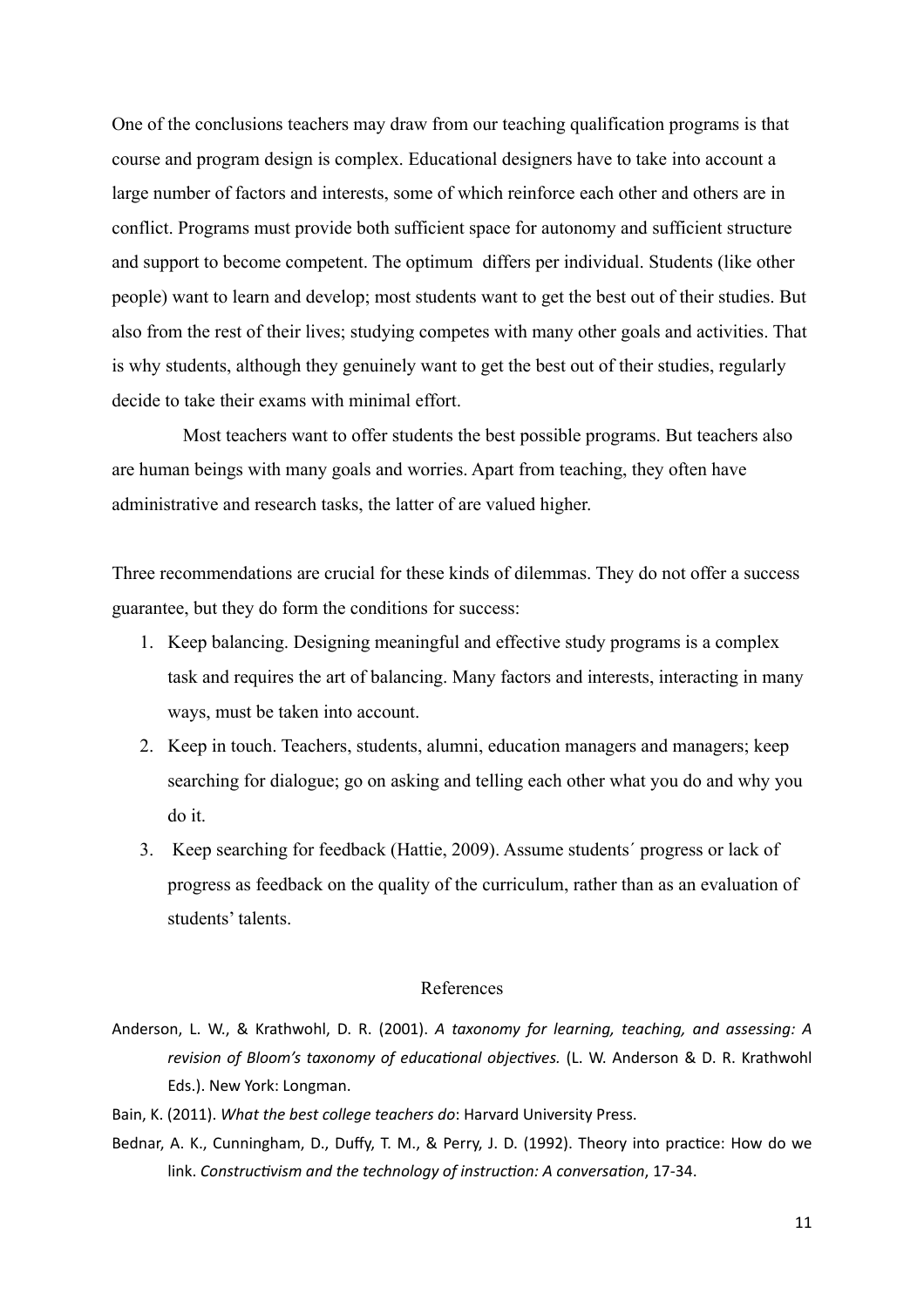- Biggs, J. (1996). Enhancing teaching through constructive alignment. *Higher Education*, 32(3), [347-364.](http://dx.doi.org/10.1006/ceps.1999.1020)
- Biggs, J. B. (2011). *[Teaching for quality learning at university: What the student does](http://dx.doi.org/10.1006/ceps.1999.1020)*: McGraw-Hill Education (UK).
- Biggs, J. B., & Collis, K. F. (1982). *Evaluation the quality of learning: the SOLO taxonomy (structure of [the observed learning outcome\)](http://dx.doi.org/10.1006/ceps.1999.1020)*: Academic Press.
- Billing, D. (2007). Teaching for transfer of core/key skills in higher education: Cognitive skills. *Higher Education, 53(4), 483-516.*
- Bloom, B. S., & Krathwohl, D. R. (1956). Taxonomy of educational objectives: The classification of educational goals. Handbook I: Cognitive domain.
- Cotton, K. (2000). The Schooling Practices That Matter Most.
- Cunningham, D. J. (1992). Beyond educational psychology: Steps toward an educational semiotic. *Educational psychology review, 4(2), 165-194.*
- Deci, E. L., & Ryan, R. M. (1985). *Intrinsic motivation and self-determination in human behavior*: [Springer Science & Business Media.](http://dx.doi.org/10.1006/ceps.1999.1020)
- [Feltzer, M., & Rickli, S. \(2009\). De invloed van persoonlijkheidskenmerken en andere factoren op](http://dx.doi.org/10.1006/ceps.1999.1020) studie-uitval in het hoger onderwijs. *[Klinische Kinder-en jeugdpsychologie afdeling](http://dx.doi.org/10.1006/ceps.1999.1020) [Psychologie en Gezondheid, Universiteit van Tilburg](http://dx.doi.org/10.1006/ceps.1999.1020)*.
- Fink, L. D. (2013). *Creating significant learning experiences: An integrated approach to designing college courses*[. San Francisco: Jossey-Bass.](http://dx.doi.org/10.1006/ceps.1999.1020)
- Gibbs, G., & Simpson, C. (2004). Conditions under which assessment supports students' learning. Learning and teaching in higher education, 1(1), 3-31.
- Gijselaers, W. H., & Schmidt, H. G. (1995). Effects of quantity of instruction on time spent on learning and achievement. *Educational Research and Evaluation*, 1(2), 183-201.
- Glasbeek, H. A. (2015). *[Wat werkt in hoger onderwijs? Aanbevelingen voor het ontwikkelen van een](http://dx.doi.org/10.1006/ceps.1999.1020) leerzaam en studeerbaar curriculum*[. Learn! Academy. Vrije Universiteit. Amsterdam.](http://dx.doi.org/10.1006/ceps.1999.1020)
- Hattie, J. (2013). *Visible learning: A synthesis of over 800 meta-analyses relating to achievement*: [Routledge.](http://dx.doi.org/10.1006/ceps.1999.1020)
- Hattie, J., & Timperley, H. (2007). The Power of Feedback. *Review of Educational Research, 77*(1), [81-112. doi:10.3102/003465430298487](http://dx.doi.org/10.1006/ceps.1999.1020)
- Jonsson, A., & Svingby, G. (2007). The use of scoring rubrics: Reliability, validity and educational consequences. *Educational research review, 2*(2), 130-144.
- Karagiorgi, Y., & Symeou, L. (2005). Translating Constructivism into Instructional Design: Potential and Limitations. *Educational Technology & Society, 8*(1), 17-27
- Kuh, G. D., Kinzie, J., Schuh, J. H., & Whitt, E. J. (2011). *Student success in college: Creating conditions that matter: John Wiley & Sons.*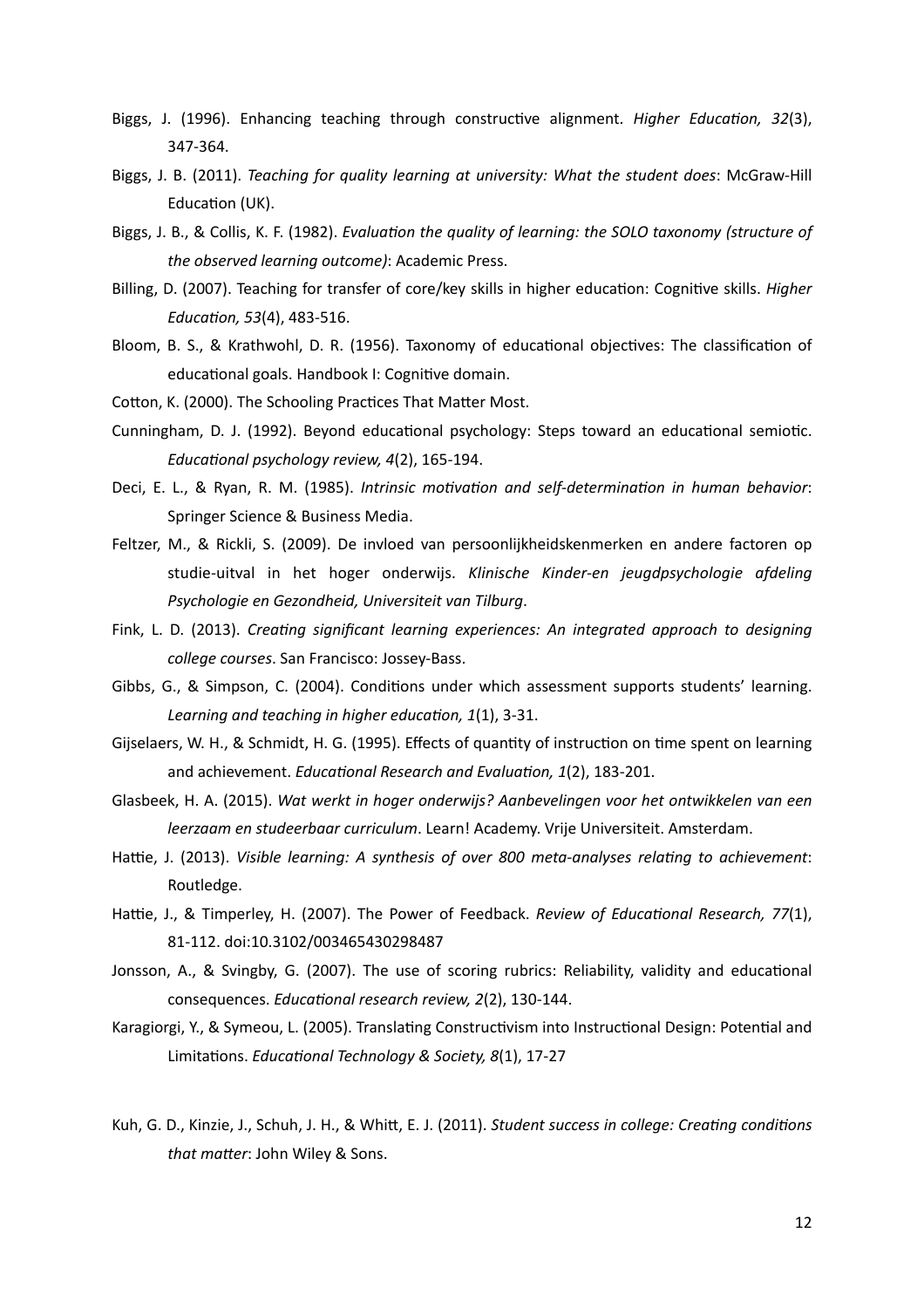- Kusurkar, R. A., Ten Cate, T. J., Vos, C. M. P., Westers, P., & Croiset, G. (2013). How motivation affects academic performance: a structural equation modelling analysis. Advances in Health Sciences Education, 18(1), 57-69. doi:10.1007/s10459-012-9354-3
- [Merrill, D. \(1983\). Component Display Theory. In C. M. Reigeluth \(Ed.\),](http://dx.doi.org/10.1006/ceps.1999.1020) *Instructional Design Theories [and Models: An Overview of their Current States](http://dx.doi.org/10.1006/ceps.1999.1020)*. Hillsdale, NJ: Lawrence Erlbaum Associates.
- [Miller, G. E. \(1990\). The assessment of clinical skills/competence/performance.](http://dx.doi.org/10.1006/ceps.1999.1020) *Academic medicine, 65*[\(9\), S63-67.](http://dx.doi.org/10.1006/ceps.1999.1020)
- Nilson, L. B. (2016). *[Teaching at its best: A research-based resource for college instructors](http://dx.doi.org/10.1006/ceps.1999.1020)*: John Wiley [& Sons.](http://dx.doi.org/10.1006/ceps.1999.1020)
- Panadero, E., & Jonsson, A. (2013). The use of scoring rubrics for formative assessment purposes revisited: A review. *Educational research review, 9, 129-144*.
- Paul, R. W. (1985). Bloom's Taxonomy and Critical Thinking Instruction. *Educational Leadership, 42*(8), [36-39.](http://dx.doi.org/10.1006/ceps.1999.1020)
- Reigeluth, C. M., & Stein, R. (1983). Elaboration theory. In *Instructional-design theories and models: An overview of their current status*[. Hillsdale NJ: Lawrence Erlbaum Associates.](http://dx.doi.org/10.1006/ceps.1999.1020)
- [Renkl, A., Mandl, H., & Gruber, H. \(1996\). Inert knowledge: Analyses and remedies.](http://dx.doi.org/10.1006/ceps.1999.1020) *Educational [Psychologist, 31](http://dx.doi.org/10.1006/ceps.1999.1020)*(2), 115-121.
- Ryan, R. M., & Deci, E. L. (2000). Intrinsic and Extrinsic Motivations: Classic Definitions and New Directions. *Contemporary Educational Psychology, 25*(1), 54-67. doi:http://dx.doi.org/ [10.1006/ceps.1999.1020](http://dx.doi.org/10.1006/ceps.1999.1020)
- Ryan, R. M., & Stiller, J. (1991). The social contexts of internalization: Parent and teacher influences on autonomy, motivation and learning. *Advances in motivation and achievement, 7*, 115-149.
- Sambell, K., & McDowell, L. (1998). The construction of the hidden curriculum: messages and meanings in the assessment of student learning. Assessment & Evaluation in Higher *Education, 23*(4), 391-402.
- Schmidt, H. G., Cohen-Schotanus, J., van der Molen, H. T., Splinter, T. A., Bulte, J., Holdrinet, R., & van Rossum, H. J. (2010). Learning more by being taught less: a "time-for-self-study" theory explaining curricular effects on graduation rate and study duration. *Higher Education, 60*(3), 287-300.
- Schneider, M., & Preckel, F. (2017). Variables associated with achievement in higher education: A systematic review of meta-analyses.
- van der Drift, K. D., & Vos, P. (1987). *Anatomie van een leeromgering: een onderwijseconomische analyse van universitair onderwijs*: Swets & Zeitlinger.
- Vermunt, J., & Verloop, N. (1999). Learning and instruction. *Congruence and Friction between Leaving and Teaching, 9*(3), 257-280.
- von Glasersfeld, E. (2001). The Radical Constructivist View of Science. *Foundations of Science*, 6(1-3), 31-43. doi:10.1023/A:1011345023932